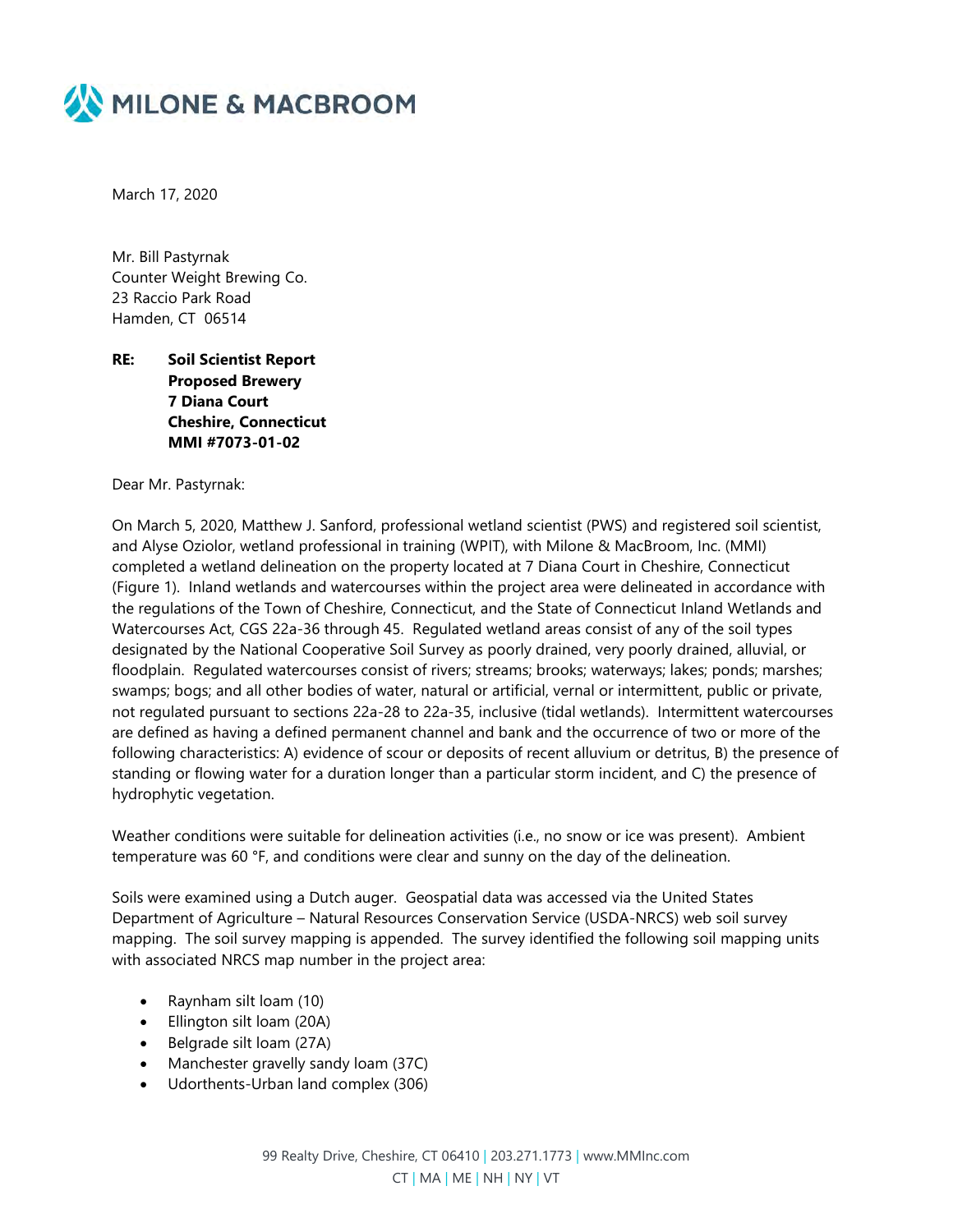Though NRCS resource mapping identified hydric soils (Raynham silt loam) across the northern portion of the project area, only upland and udorthent soils were identified on the site except for one man-made stormwater basin adjacent to Diana Court. Soils across the site have been significantly altered due to past site development. The northern half of the property is occupied by a commercial building, parking area, maintained lawn areas, and man-made drainage features (stormwater basin and drainage swales). A gas pipeline runs north-south along the eastern property limits, and large fill piles and excavated areas comprise the southern half of the property. Urban fill material and compacted soils characterize much of the site.

An intermittent watercourse/drainage swale was delineated along the northwest portion of the property. This watercourse/drainage swale appears to be man-made based on the presence of abrupt banks (i.e., made by an excavator) and evidence of small fill piles deposited along its banks. This intermittent watercourse/drainage swale flows north and discharges into a second intermittent watercourse that enters the property from the west. This second intermittent watercourse is culverted beneath Diana Court and daylights on the east side of Diana Court. The second intermittent watercourse flows south to the confluence with Honeypot Brook, which discharges to the Quinnipiac River approximately 0.7 miles southeast of the property.

The delineated intermittent watercourse/drainage swale picks up seasonal groundwater discharges and surface water runoff from the properties located to the west and south. The intermittent watercourse/drainage swale consists of a silt-bottom channel though dumped riprap is incorporated within upstream reaches of its channel. The watercourse is approximately 2 to 3 feet wide. Hydrology within this channel is seasonal, and water depths range from 1 to 4 inches during the winter and spring months. During the drier portions of the year, this watercourse/drainage swale is dry. The banks of the intermittent watercourse are comprised of native and non-native woody vegetation including red maple (*Acer rubrum*), tree of heaven (*Ailanthus altissima*), black locust (*Robinia pseudoacacia*), black tupelo (*Nyssa sylvatica*), grey birch (*Betula populifolia*), eastern cottonwood (*Populus deltoides*), multiflora rose (*Rosa multiflora*), spicebush (*Lindera benzoin*), silky dogwood (C*ornus amomum*), wineberry (*Rubus phoenicolasius*), and Oriental bittersweet (*Celastrus orbiculatus*).

No other state or federal wetlands and/or watercourses were identified on the property. A constructed stormwater basin was observed adjacent to Diana Court to the east of the existing commercial building and parking area. This stormwater basin contains poorly drained hydric soils with riprap incorporated. The basin supports growth of woody vegetation including pussy willow (*Salix discolor*) and red maple trees, silky dogwood, spicebush, multiflora rose, and Oriental bittersweet. Common reed (*Phragmites australis*) was also observed within the basin. An outlet control riprapped berm located at the southern end of the basin separates the basin from a riprapped drainage swale that directs stormwater beneath Diana Court to the intermittent watercourse to the east.

In addition to the stormwater basin, a section of the gas line located south of the existing parking lot has the presence of hydrophytic vegetation including a few plants of common reed, soft rush (*Juncus effusus*), and meadowsweet (*Spirea latifoli*a). The soils within this area have been heavily compacted by the installation of the gas line and the ongoing construction-related activities associated with the adjacent construction yard. Compacted tire ruts with shallow puddles of surface water are present. The soils within this area were reviewed, and based on our observations of the soil cores (i.e., soil chroma, value, and hue), this area does not qualify as a hydric soil wetland.

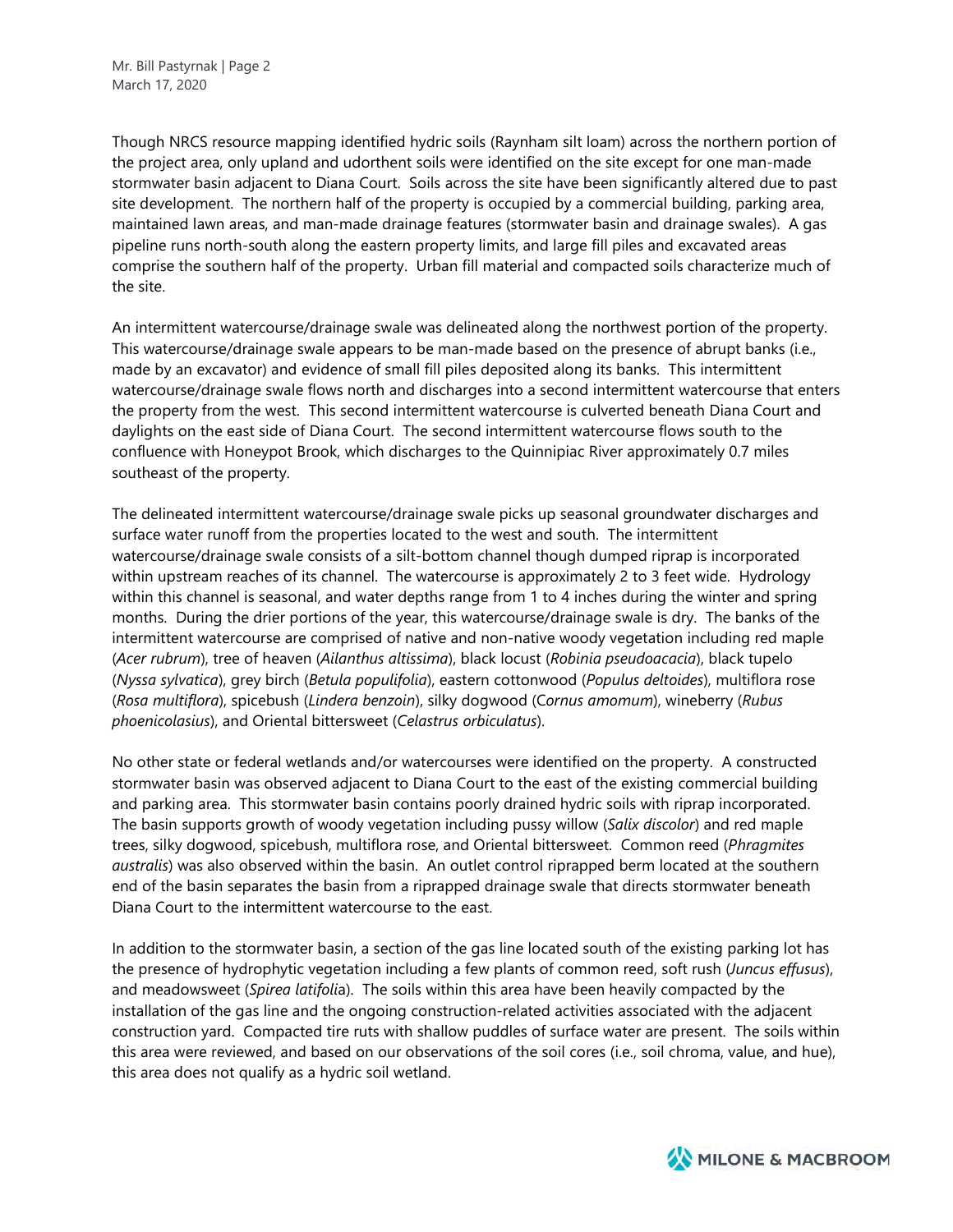Mr. Bill Pastyrnak | Page 3 March 17, 2020

If you have any questions regarding this soil report, please do not hesitate to contact either of us at (203) 271-1773.

Very truly yours,

MILONE & MACBROOM, INC.

Manta &

Matthew J. Sanford, MS, PWS, Registered Soil Scientist Alyse Y. Oziolor, MS, WPIT Manager of Natural Resources Planning **Environmental Scientist** 

Enclosures

7073-01-02-mr1720-ltr.docx

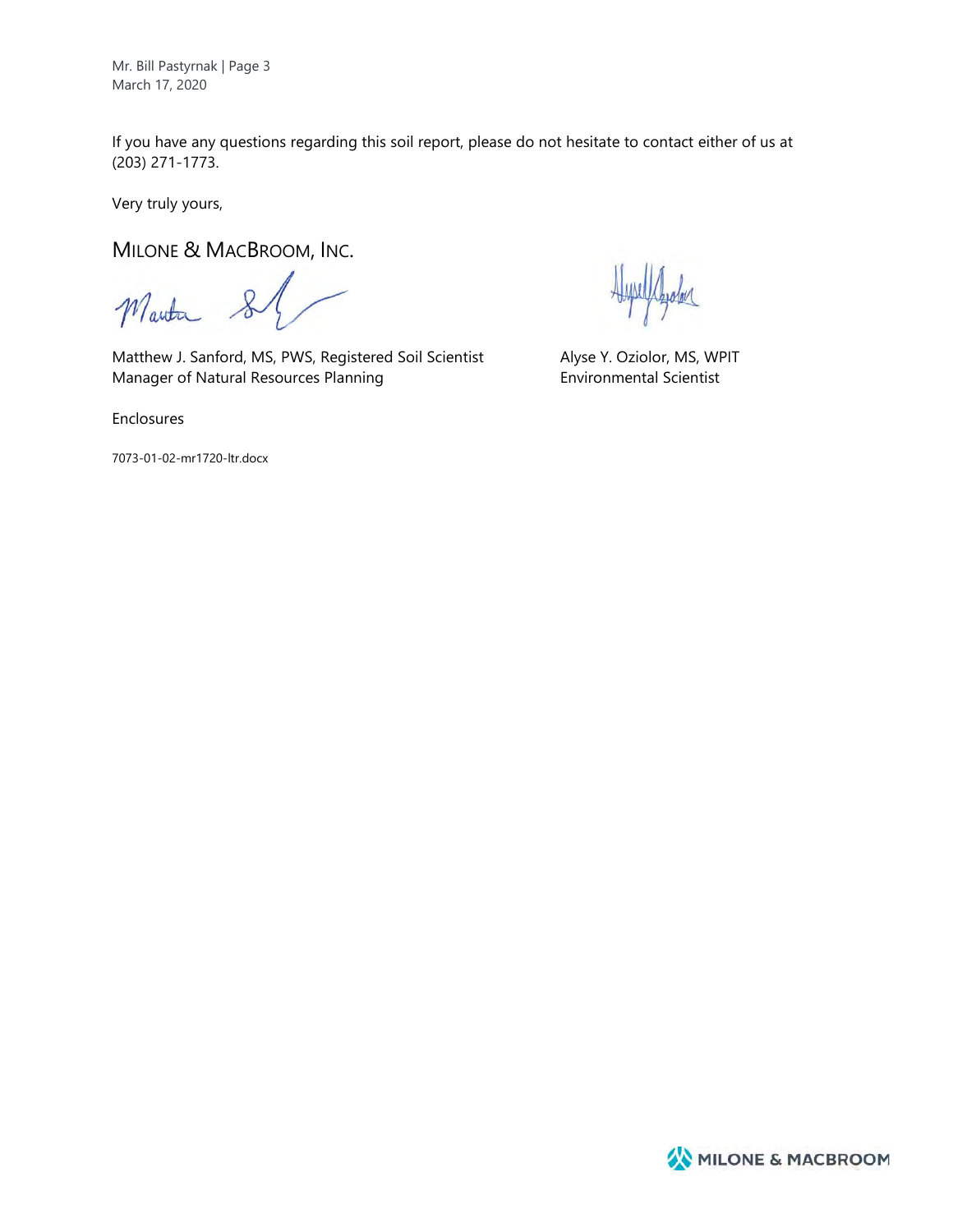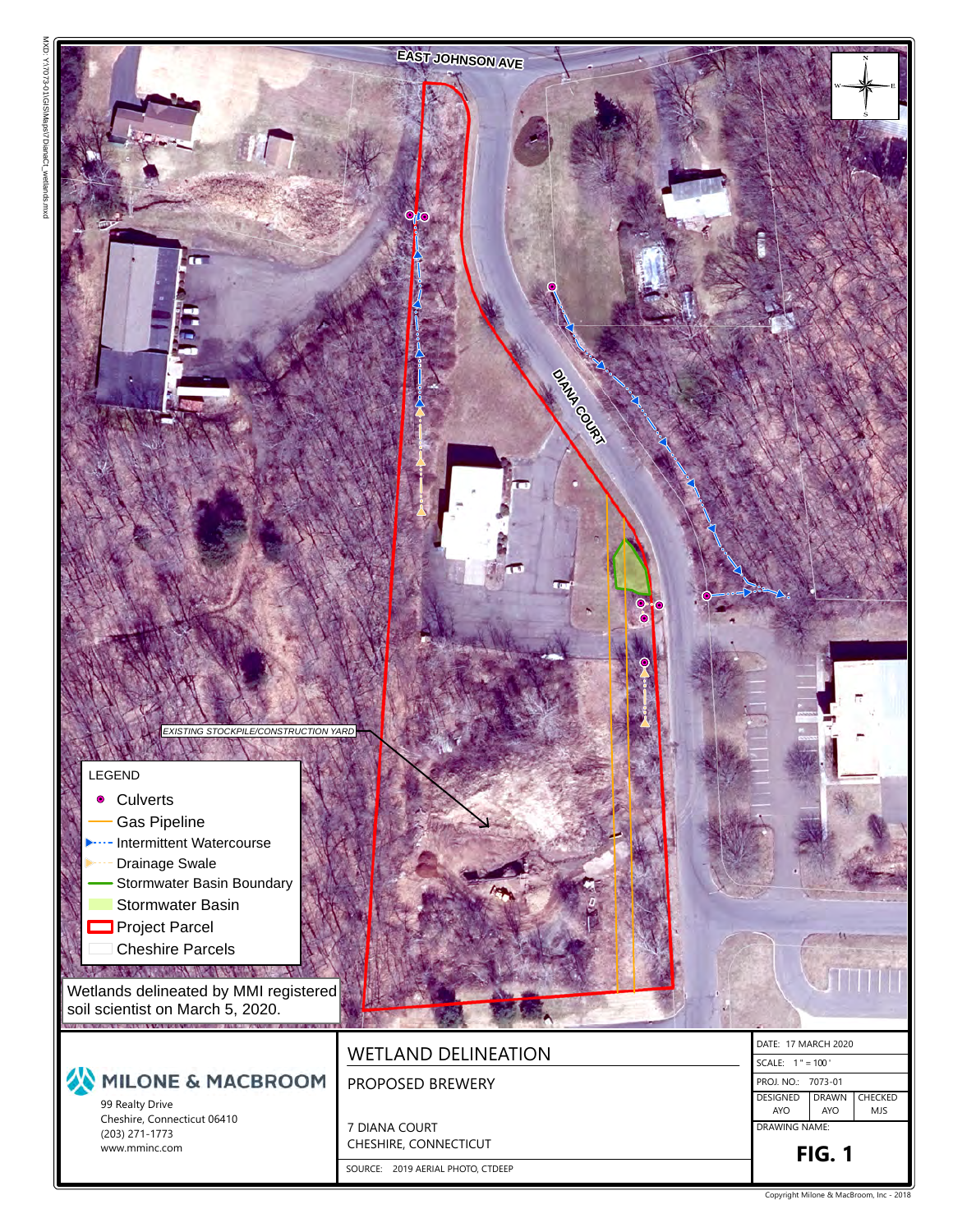

National Cooperative Soil Survey

**Conservation Service**

Page 1 of 3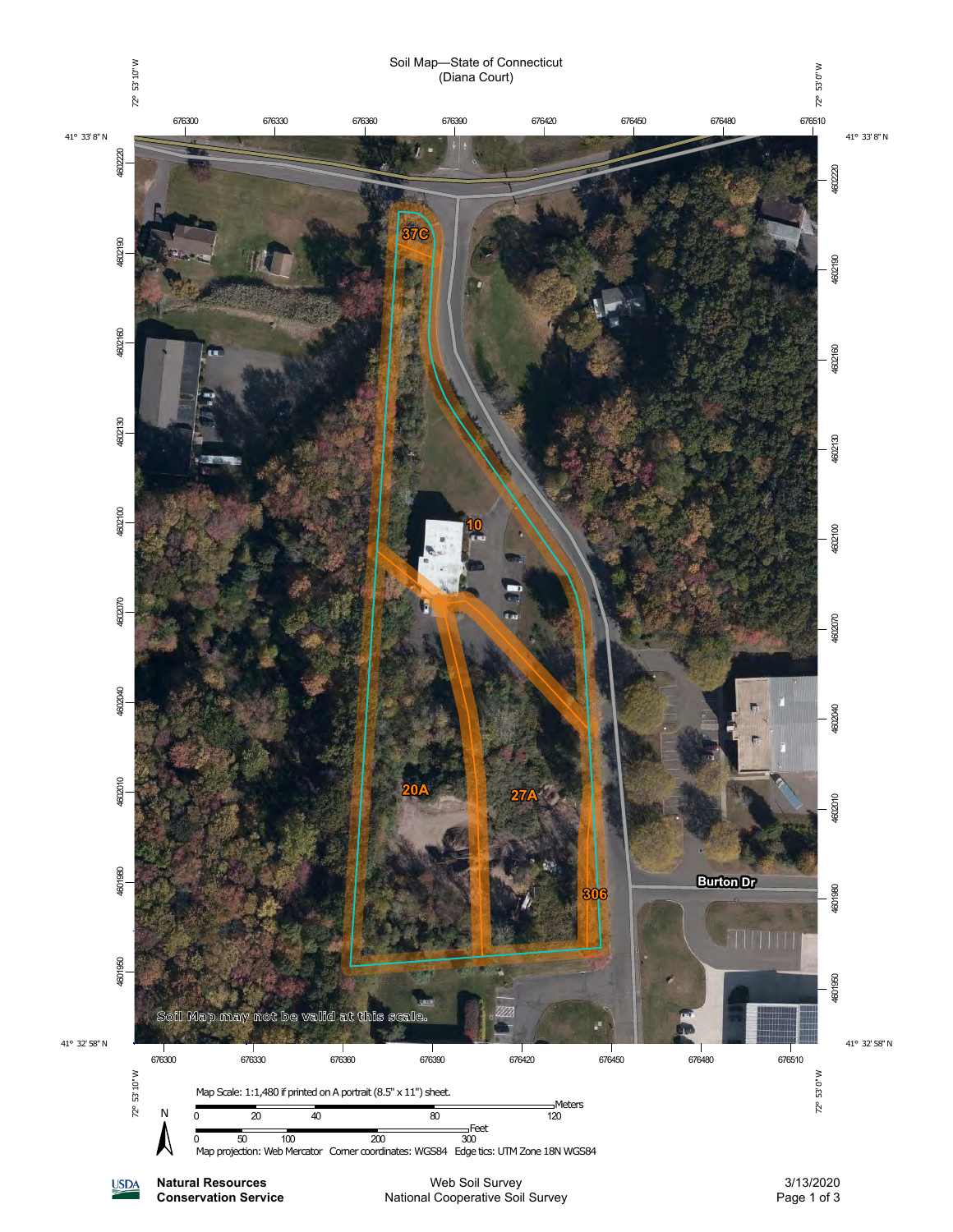|                                                                                                                                                                                 | <b>MAP LEGEND</b>                                                                                                                                                                                                                                                                                                                                                         |                                                                                                                                   | <b>MAP INFORMATION</b>                                                                                                                                                                                                                                                                                                                                                                                                                                                                                                                                                                                                                                                                                                                                                                                                                                                                                                                                                                                                                                                                                                                              |
|---------------------------------------------------------------------------------------------------------------------------------------------------------------------------------|---------------------------------------------------------------------------------------------------------------------------------------------------------------------------------------------------------------------------------------------------------------------------------------------------------------------------------------------------------------------------|-----------------------------------------------------------------------------------------------------------------------------------|-----------------------------------------------------------------------------------------------------------------------------------------------------------------------------------------------------------------------------------------------------------------------------------------------------------------------------------------------------------------------------------------------------------------------------------------------------------------------------------------------------------------------------------------------------------------------------------------------------------------------------------------------------------------------------------------------------------------------------------------------------------------------------------------------------------------------------------------------------------------------------------------------------------------------------------------------------------------------------------------------------------------------------------------------------------------------------------------------------------------------------------------------------|
| Area of Interest (AOI)<br>Soils<br>المحالي<br>$\blacksquare$<br><b>Special Point Features</b><br>Blowout<br>$\omega$                                                            | 暠<br>Area of Interest (AOI)<br>Δ<br>⅏<br>Soil Map Unit Polygons<br>Ŷ<br>Soil Map Unit Lines<br>Δ<br>Soil Map Unit Points<br>æ<br><b>Water Features</b>                                                                                                                                                                                                                    | Spoil Area<br><b>Stony Spot</b><br>Very Stony Spot<br>Wet Spot<br>Other<br><b>Special Line Features</b>                           | The soil surveys that comprise your AOI were mapped at<br>1:12,000.<br>Warning: Soil Map may not be valid at this scale.<br>Enlargement of maps beyond the scale of mapping can cause<br>misunderstanding of the detail of mapping and accuracy of soil<br>line placement. The maps do not show the small areas of<br>contrasting soils that could have been shown at a more detailed<br>scale.                                                                                                                                                                                                                                                                                                                                                                                                                                                                                                                                                                                                                                                                                                                                                     |
| ⊠<br>簽<br>♦<br>X<br>ឹ<br>Landfill<br>O<br>Λ.<br>غلد<br>受<br>o<br>O<br>╇<br>$\overset{\circ}{\phantom{a}}\circ\overset{\circ}{\phantom{a}}\circ$<br>s<br>Sinkhole<br>Ô<br>∌<br>ø | <b>Borrow Pit</b><br><b>Transportation</b><br>Clay Spot<br>$^+$<br><b>Closed Depression</b><br>Gravel Pit<br><b>Gravelly Spot</b><br>=S<br>e d<br>Lava Flow<br><b>Background</b><br>Marsh or swamp<br>Mine or Quarry<br>Miscellaneous Water<br><b>Perennial Water</b><br>Rock Outcrop<br>Saline Spot<br>Sandy Spot<br>Severely Eroded Spot<br>Slide or Slip<br>Sodic Spot | <b>Streams and Canals</b><br>Rails<br>Interstate Highways<br><b>US Routes</b><br>Major Roads<br>Local Roads<br>Aerial Photography | Please rely on the bar scale on each map sheet for map<br>measurements.<br>Source of Map: Natural Resources Conservation Service<br>Web Soil Survey URL:<br>Coordinate System: Web Mercator (EPSG:3857)<br>Maps from the Web Soil Survey are based on the Web Mercator<br>projection, which preserves direction and shape but distorts<br>distance and area. A projection that preserves area, such as the<br>Albers equal-area conic projection, should be used if more<br>accurate calculations of distance or area are required.<br>This product is generated from the USDA-NRCS certified data as<br>of the version date(s) listed below.<br>Soil Survey Area: State of Connecticut<br>Survey Area Data: Version 19, Sep 13, 2019<br>Soil map units are labeled (as space allows) for map scales<br>1:50,000 or larger.<br>Date(s) aerial images were photographed: Aug 30, 2019-Oct<br>15, 2019<br>The orthophoto or other base map on which the soil lines were<br>compiled and digitized probably differs from the background<br>imagery displayed on these maps. As a result, some minor<br>shifting of map unit boundaries may be evident. |